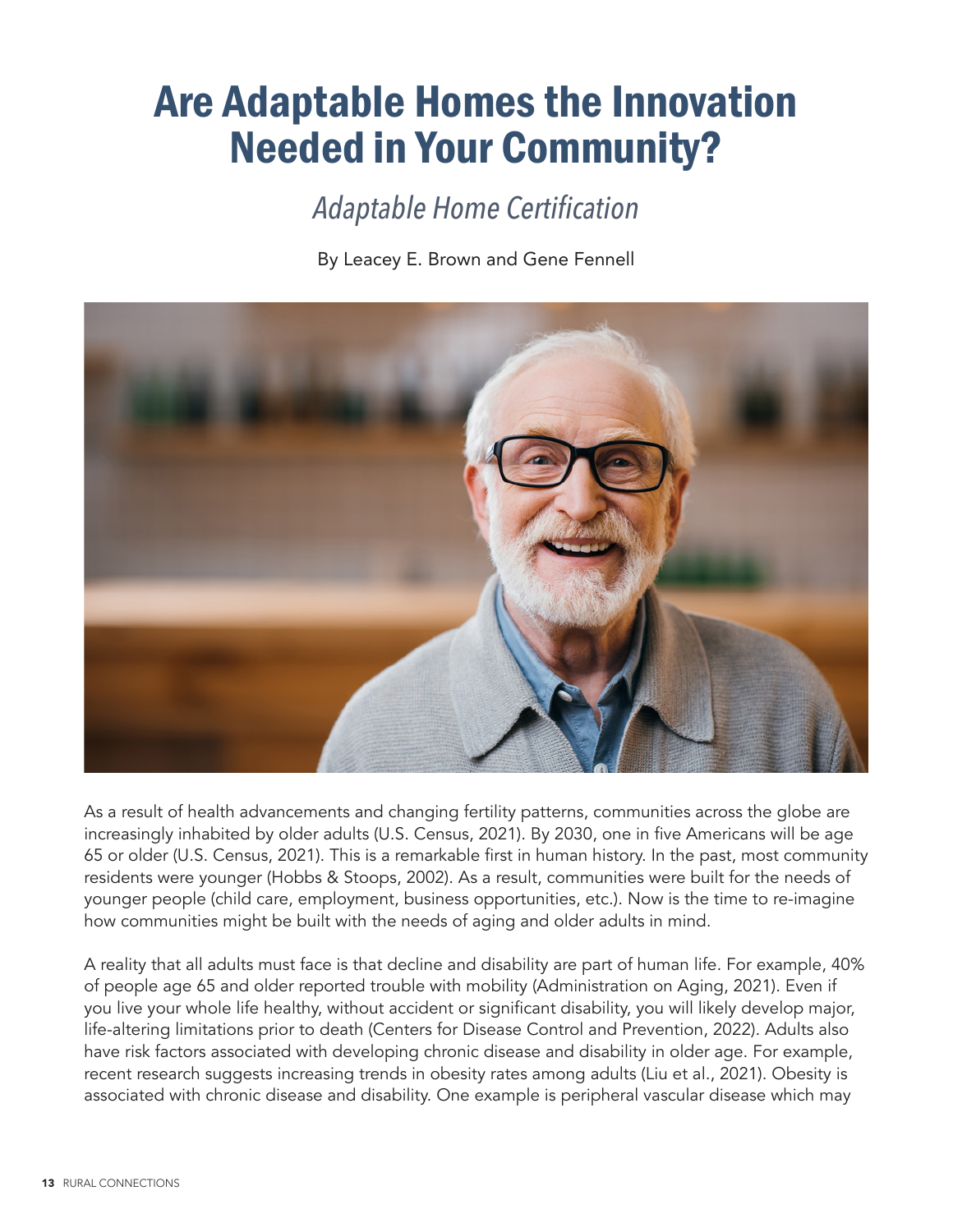lead to loss of limbs (Parvizi, 2010). Therefore, community leaders who are not planning for mobility limitations among community members are making a significant oversight that may impact the economic security of their community.

Aging in place is a highly reported preference (AARP, 2018). By 2030, all baby boomers will be age 65 or older (U.S. Census, 2021). The unfortunate news is that many baby boomers will not be able to successfully age in place. The National Advisory Committee on Rural Health and Human Services (2018) found that, "rural older adults living in the United States face unique and persistent challenges—such as transportation, fragmented delivery and financing of care, and social isolation which affect their ability to receive necessary supportive services and caregiving." In addition, social economic status plays an important role in an older adult's ability to age in place. The median income for older persons in 2019 was \$27,398 (Administration on Aging, 2021). Older adults with more financial resources are more able to renovate their home to account for mobility limitations they may develop, while those with less resources are often stuck with the design of their current home.

While these barriers to aging in place are significant, particularly for rural audiences, home design may become a critical issue. Rural communities face unique challenges constructing new housing (National Low Income Housing Coalition, 2021a). How will rural communities find the resources to modify existing units? Research indicates most of the existing homes are not appropriate for occupants with mobility limitations (Joint Center for Housing Studies of Harvard, 2016;

2019). For example, many homes have narrow hallways and doors, as well as small bathrooms that are inappropriate for anyone with mobility limitations. These glaring deficiencies remain undetected. With good reason, affordable housing is an alarming issue across the country (National Low Income Housing Coalition, 2021b). Unfortunately, many advocates seem to overlook that older adults and people with disabilities are sometimes in the greatest need for affordable housing and these individuals are also likely to have mobility limitations. People without disabilities have higher median earnings than people with disabilities (Rehabilitation Research and Training Center on Disability Statistics and Demographics, 2020).

Beyond the preference of older adults to remain in their homes, there is also the issue of who pays for long-term services and supports (LTSS; i.e., help older adults and people with disabilities need with routine task such meal preparation or running errands; may also include medical services). Medicaid accounted for 42.9% of total spending (\$426.1 Billion) on LTSS in 2019 (Colello, 2021). Two-thirds (69.5%) of LTSS spending comes from public sources, including Medicaid, Medicare, and other public payers (Colello, 2021). Efforts are being made to offer those services in home and communitybased settings, such as a home or adult day center. Home and Community-Based Waivers allow state Medicaid programs to meet the needs of people who prefer to receive LTSS in the home, rather than institutional settings (Center for Medicaid and CHIP Services, n.d.). The transition to home and community settings is critical given the cost of LTSS options. Genworth (2022) estimates the national average cost of a private room in a nursing facility is \$9,034 per month in 2021. In contrast, in home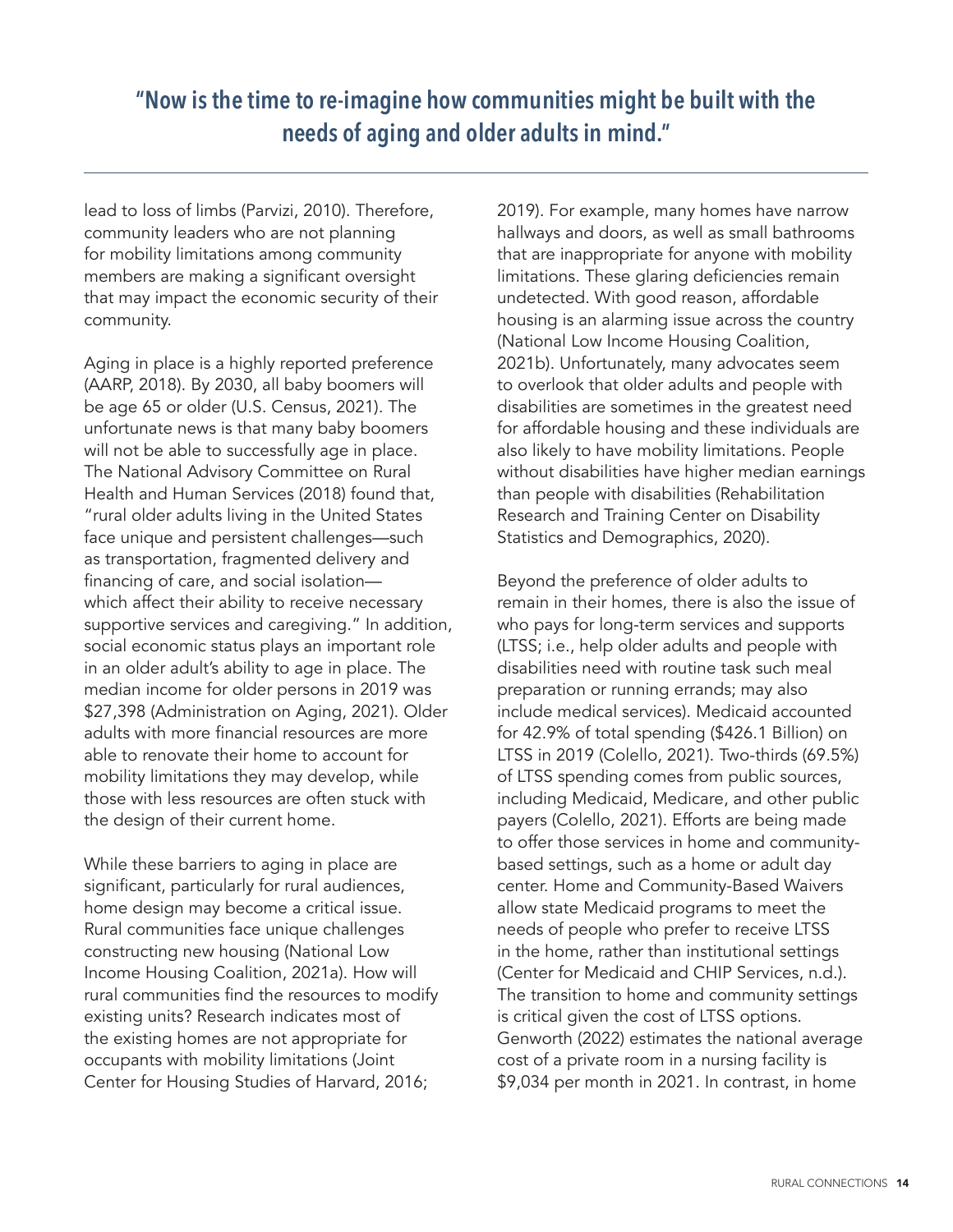services (Homemaker and Home Health) entail hourly costs that can be customized to the need of the beneficiary (Genworth, 2021). For example, the 2021 national median average of 40 hours of in-home care is \$4,500 (Homemaker) to \$4,680 (Home Care). These services may be difficult to provide in existing homes.

Elements of homes that interfere with aging in place and long-term services and support are narrow halls and doors, entrance steps, small bathrooms, and the lack of an entry level bedroom (Joint Center for Housing Studies of Harvard, 2016; 2019). Not only do these features interfere with aging in place and provision of long-term services and support, these features hinder emergency medical services who may be called to assist adults in need. It is also important to understand some professional care providers may not work with clients who have a bathroom they deem insufficiently sized to provide personal cares (bathing, toileting, etc.) because of staff injury risk.

What is needed is a simple way to communicate the essential elements that need to be included in a home to make it appropriate for someone with mobility limitations. The Adaptable Home Certification was developed by South Dakota State University Extension and Fennell Design Inc. [\(https://extension.sdstate.edu/adaptable](https://extension.sdstate.edu/adaptable-home-certification-overview)[home-certification-overview](https://extension.sdstate.edu/adaptable-home-certification-overview)) to meet this need. This certification focuses on four physical features to include in the construction or renovation of a home.

These features include wide halls and doors, a no-step or adaptable entrance, a bathroom that has transfer and approach space for wheelchair users, and a bedroom on the same level as the no-step entrance (Brown & Fennell, 2021). The certification materials include a rack card and five web pages that provide expanded details about each of the four elements and how they might be implemented. These materials are designed to be a communication tool between consumers and building professionals. For

example, a consumer could use the materials to communicate with a designer/drafter about including the four elements in plans for their home or an entrepreneur could use the materials to communicate with their customers about how to age in place.

Objections to adaptable homes are profound. Cost is top of the list. For example, adaptable homes call for additional blocking/backer lumber in key areas of the bathroom (commode, shower, etc.) to allow for the installation of grab bars at a later time. A second objection is related to whom community leaders hope to attract to a community. Many are focused on developing areas of the community that attract and retain employers and employees. Some leaders may be opposed to becoming a 'retirement' destination. A third objection revolves around concerns about appearance. No one wants residential settings to look like institutions. Adaptability is mostly about increasing space in key areas (e.g., bathroom). Adaptability does not call for the installation of lowered counters or any other accessibility modification.

A common misconception is that a home needs to be one-level to support aging in place which may lead to objections because of the large space required for one-level units. However, that is a misperception. Adaptable homes can be multi-story. The key is having essential



Adaptable bathroom with accessible shower - preferred